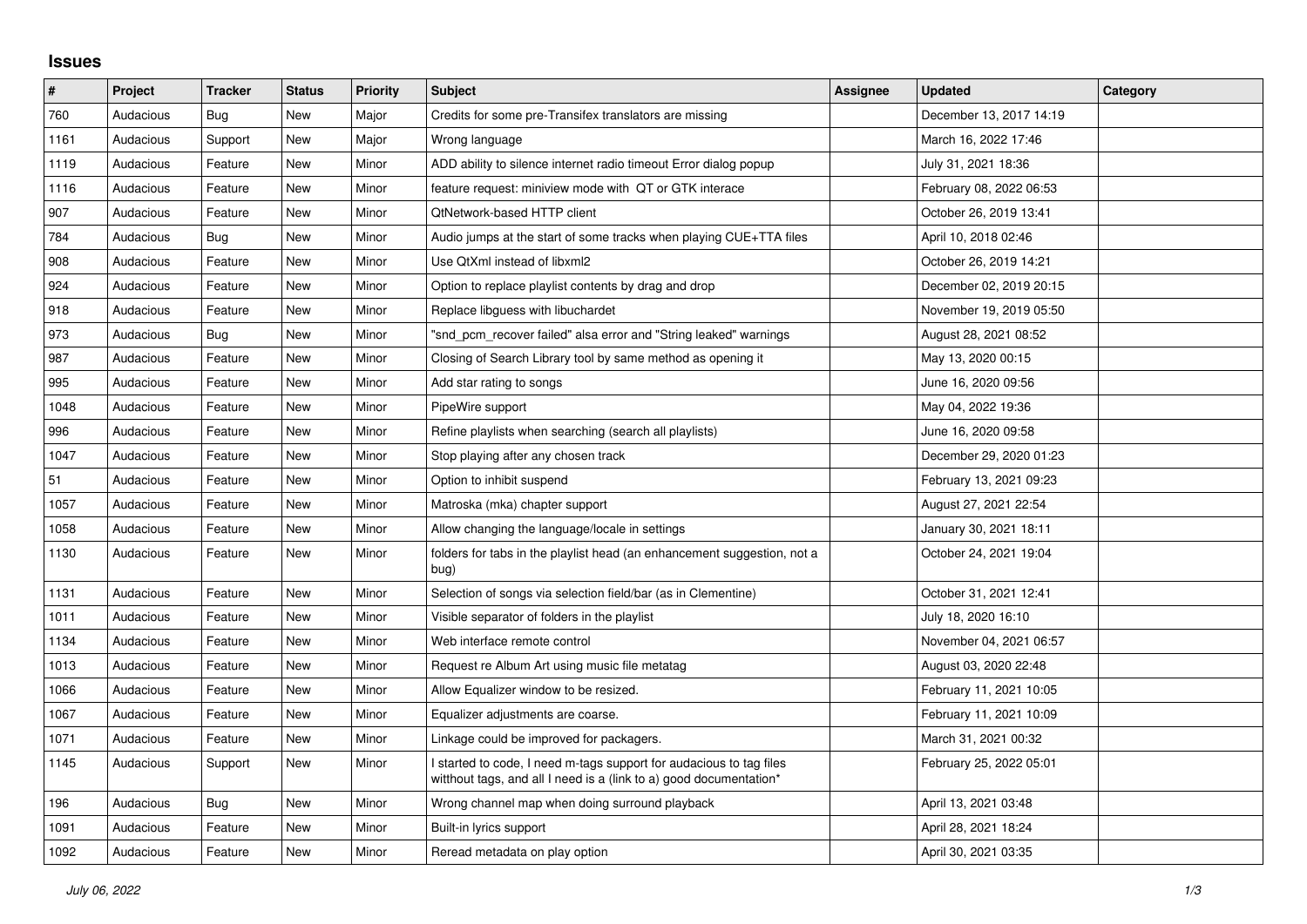| $\vert$ # | Project   | <b>Tracker</b> | <b>Status</b> | <b>Priority</b> | <b>Subject</b>                                                                                      | <b>Assignee</b> | <b>Updated</b>                      | Category            |
|-----------|-----------|----------------|---------------|-----------------|-----------------------------------------------------------------------------------------------------|-----------------|-------------------------------------|---------------------|
| 1148      | Audacious | Feature        | New           | Minor           | Save the dimensions of the open-file dialogue window                                                |                 | January 18, 2022 14:43              |                     |
| 1151      | Audacious | Feature        | New           | Minor           | Load balance XSPF tracks with multiple location URIs                                                |                 | January 28, 2022 19:10              |                     |
| 1093      | Audacious | Feature        | New           | Minor           | Make the Song Dialog (Qt) window wider by default                                                   |                 | May 17, 2021 15:36                  |                     |
| 1095      | Audacious | Feature        | New           | Minor           | Ctrl + $Z$ / R to undo / redo changes to playlist                                                   |                 | May 07, 2021 18:42                  |                     |
| 1099      | Audacious | Feature        | New           | Minor           | Per-track ReplayGain shouldn't be enabled by default                                                |                 | May 09, 2021 13:41                  |                     |
| 1096      | Audacious | Feature        | New           | Minor           | Calculate and show selection stats in the status bar                                                |                 | May 10, 2021 03:06                  |                     |
| 1097      | Audacious | Feature        | New           | Minor           | Replace the volume button with a horizontal scale                                                   |                 | May 17, 2021 00:21                  |                     |
| 873       | Audacious | Feature        | New           | Minor           | Optionally make "previous track" restart current track                                              |                 | June 08, 2021 22:55                 |                     |
| 1154      | Audacious | Support        | New           | Minor           | Playlist column Headers                                                                             |                 | March 06, 2022 16:06                |                     |
| 1160      | Audacious | Feature        | New           | Minor           | Ogg Opus support for streams                                                                        |                 | March 11, 2022 18:09                |                     |
| 1164      | Audacious | Support        | New           | Minor           | Wheel mouse on tray icon do not change volume / context windows do<br>not appear (with cover)       |                 | March 19, 2022 13:17                |                     |
| 1170      | Audacious | Feature        | New           | Minor           | Playback mode button                                                                                |                 | April 22, 2022 16:01                |                     |
| 500       | Audacious | Feature        | New           | Minor           | fullscreen album art                                                                                |                 | April 08, 2020 19:17                |                     |
| 956       | Audacious | Feature        | New           | Minor           | Stream to chromecast                                                                                |                 | January 11, 2021 01:19              |                     |
| 864       | Audacious | Feature        | New           | Minor           | Drag/drop songs into playlists displayed in the Playlist Manager                                    |                 | October 29, 2019 02:14              |                     |
| 955       | Audacious | Feature        | New           | Minor           | Enqueue option                                                                                      |                 | April 09, 2020 03:54                |                     |
| 870       | Audacious | Feature        | New           | Minor           | View > Show Playlist and View > Show Playback Controls                                              |                 | November 15, 2021 22:48             |                     |
| 883       | Audacious | Feature        | New           | Minor           | Consider adding USF plugin                                                                          |                 | April 07, 2021 01:00                |                     |
| 1121      | Audacious | Feature        | New           | Minor           | Allow for easy searching through music for data with diacritics                                     |                 | August 05, 2021 08:06               |                     |
| 889       | Audacious | Feature        | New           | Minor           | Crossfade settings: is it possible to increase the upper limit?                                     |                 | May 18, 2019 20:49                  |                     |
| 882       | Audacious | Feature        | New           | Minor           | Consider adding vgmstream plugin                                                                    |                 | April 07, 2021 00:47                |                     |
| 899       | Audacious | Feature        | New           | Minor           | Album art (cover) as an additional columun in Qt version                                            |                 | August 28, 2019 10:20               |                     |
| 998       | Audacious | Feature        | New           | Trivial         | aacgain in aac / r128 in opus                                                                       |                 | June 01, 2021 10:44                 |                     |
| 1101      | Audacious | Feature        | New           | Major           | Please add media shortcut keys for Windows 10                                                       |                 | December 03, 2021 16:31             | win32               |
| 859       | Audacious | <b>Bug</b>     | New           | Minor           | wsz skins cannot be used on Windows                                                                 |                 | January 01, 2020 02:48              | win32               |
| 969       | Audacious | Feature        | New           | Minor           | streamtuner plugin: Please add column-sortability, or at least sort<br>alphabetically by 1st column |                 | June 16, 2020 09:54                 | plugins/streamtuner |
| 975       | Audacious | Bug            | New           | Minor           | Segfault/leak on exit with streamtuner enabled                                                      |                 | Ariadne Conill   May 01, 2020 00:17 | plugins/streamtuner |
| 1088      | Audacious | Feature        | New           | Minor           | plugin: status icon: ADD option to select tray mouse Middle Click action                            |                 | April 11, 2021 12:05                | plugins/statusicon  |
| 943       | Audacious | Feature        | New           | Minor           | Being able to add several folders to the library, and arrange that<br>Audacious recognizes symlinks |                 | March 23, 2020 15:41                | plugins/search tool |
| 429       | Audacious | Feature        | New           | Minor           | Please enable scrobbling to libre.fm in Scrobbler 2.0                                               |                 | September 02, 2019 10:35            | plugins/scrobbler2  |
| 1106      | Audacious | Bug            | New           | Minor           | Could not communicate with last.fm: Error in the HTTP2 framing layer.                               |                 | June 15, 2021 21:30                 | plugins/scrobbler2  |